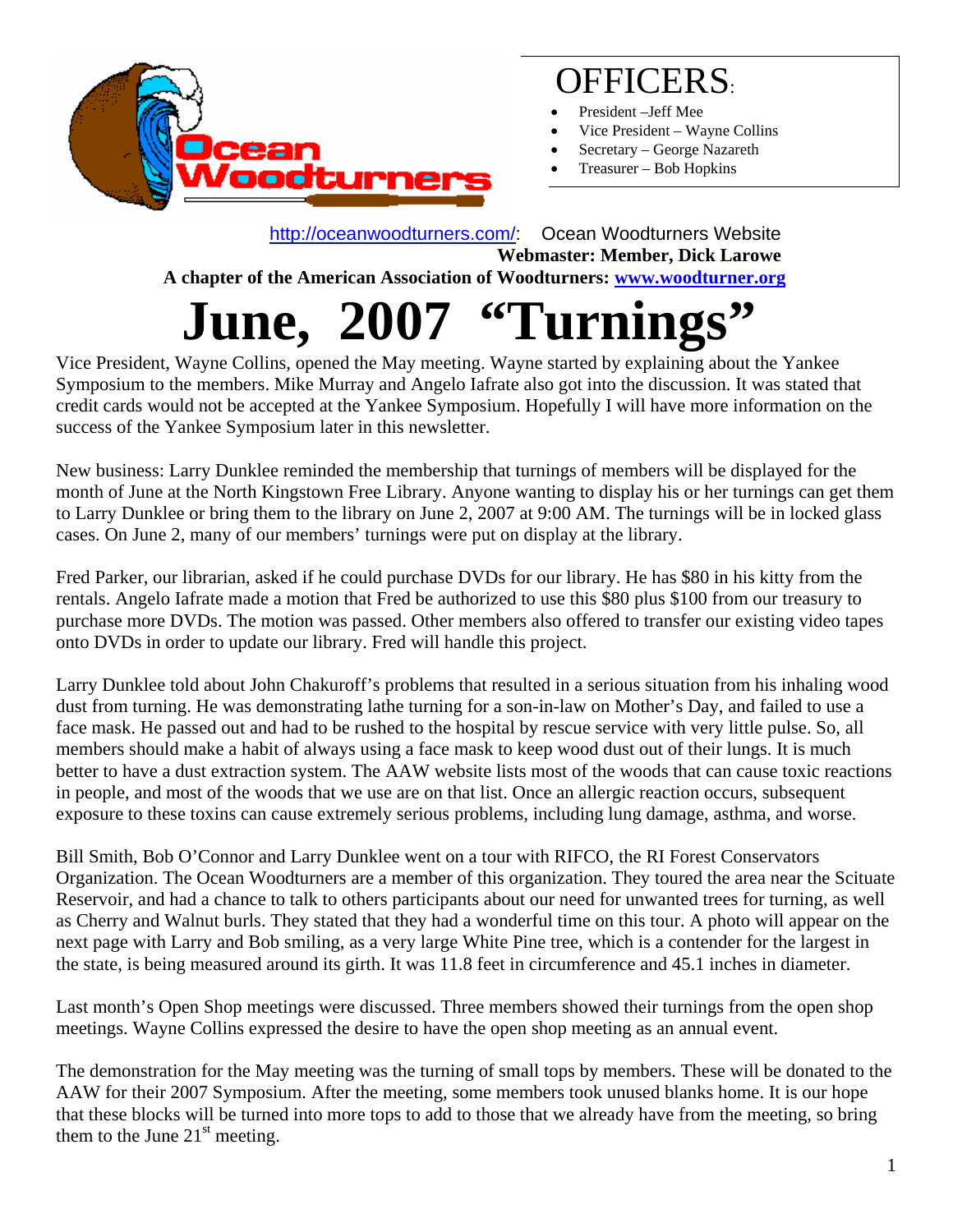

Larry Dunklee and Bob O'Connor at the RIFCO tour

## **Show and Tell**



 L to R Bernie Feinerman: Hackberry Bowl and Ed Dowd: a basket of painted Cherry-wood Cedar Dibble eggs, and three stamp dispensers (behind) George Nazareth; Three similar segmented Bowls Peter Bazakas: an Apple-wood Lamp David Barwise: 2 spiral Candle Holders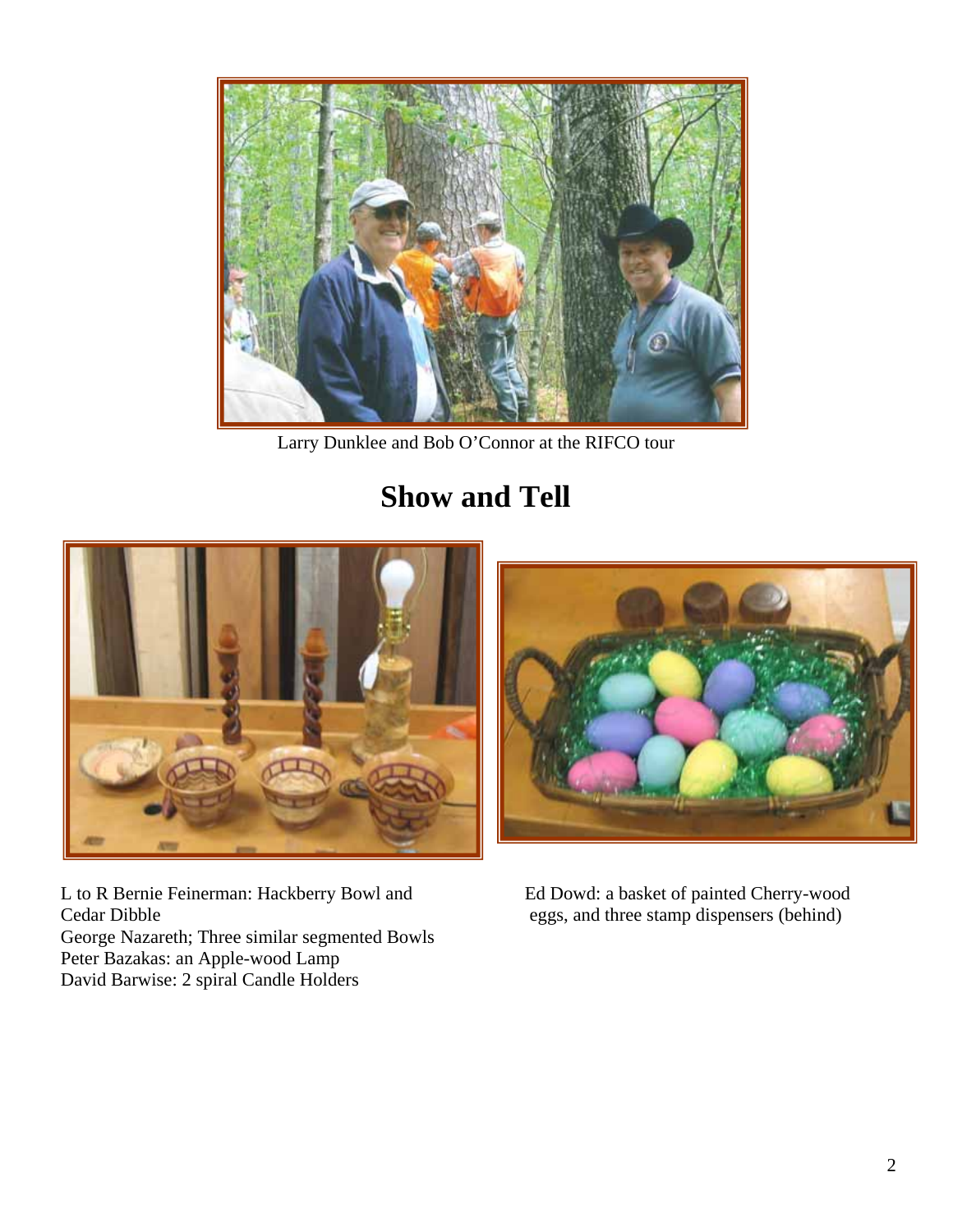#### **Demonstration**





**David Michel turning tops at the meeting. Bill Smith and John Drapala, who turned this complete bowl at Bill's Open Shop meeting.** 

### **Yankee Symposium photos**





 **John Lorch, Angelo Iafrate, and Norm Mancuso Greg Marshall teaching a student at the Yankee Symposium** 

**At the time of this printing, the financial results of the Yankee Symposium have not yet been assessed. It is our hope that it ended in the black, for everyone's sake, especially Angelo Iafrate, who worked so hard to get this off the ground.**